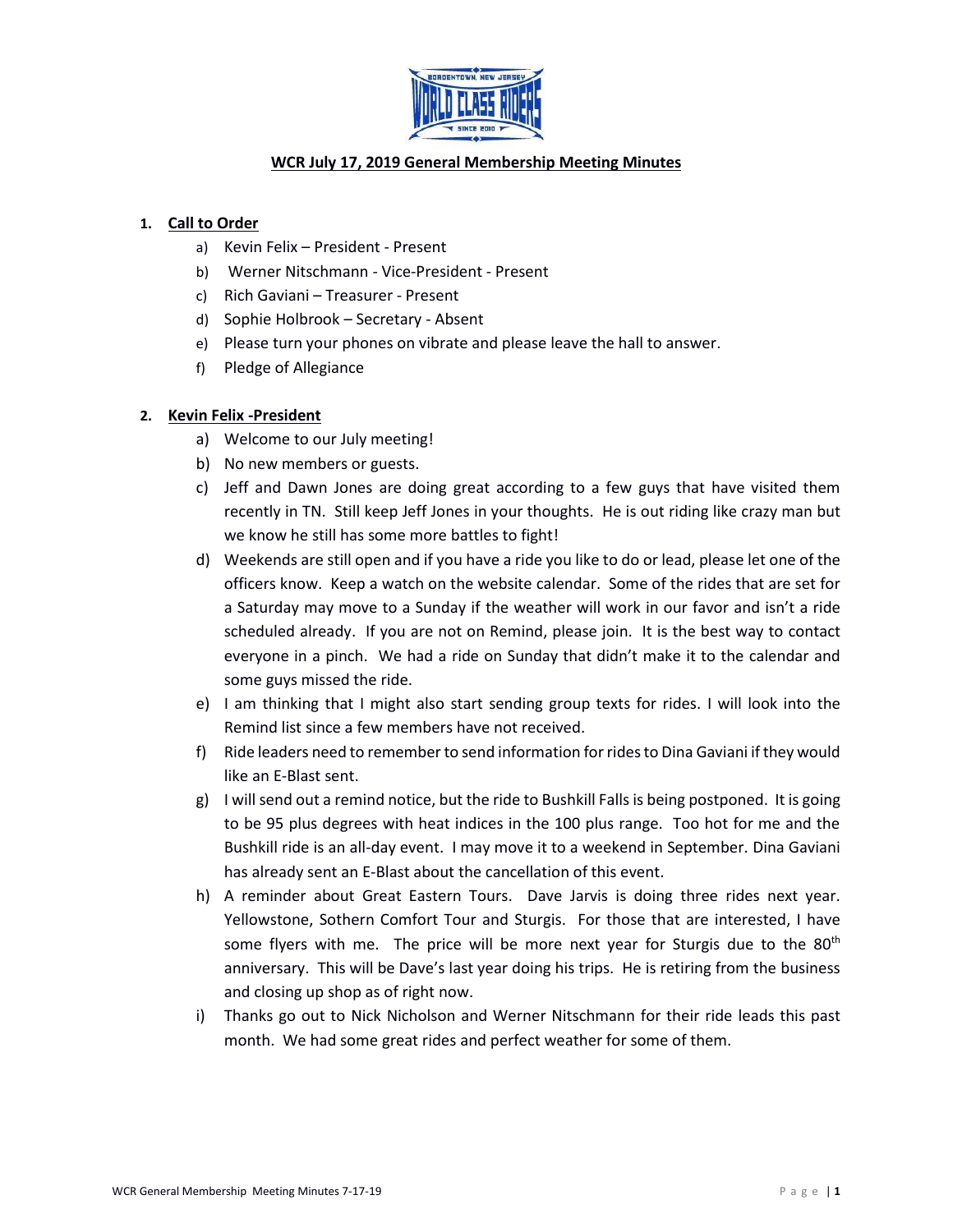

- j) Thanks to Cindy Nitschmann for all of her work in putting together the fund raisers for the club and to those that come out and participate. Our next fund raiser will be at the Cabin on the  $23^{rd}$  with KSU 6:30PM. Please be sure to come out and join us.
- k) We need to update our club photo and currently it is scheduled for the WCR picnic at casa de Nitschmann. Please all come to the party. The more the merrier.
- I) The WCR Picnic will take place on August 24<sup>th</sup>. The picnic is a BYOB and a covered dish. Please let Cindy Nitschmann know what you can bring so we do not have duplicates. We need to ma Need to hear from you all. I will have Dina Gaviani send out an email blast with information. Time: 2:00PM.
- m) Vermont ride. If you are planning to go call Carina at The Grey Ghost and reserve your room, 1-800-745-3615. Rooms are \$98.00 plus tax. You had until July  $15<sup>th</sup>$  to lock them in. We will be there  $8/9$ - $8/12$  returning on Tuesday the  $13<sup>th</sup>$ . With the ride closely approaching, please let me know if you are going so I can obtain a head count. I will send out a meet and KSU time shortly but plan on leaving around 8:15 Friday morning.
- n) We have new business cards. Please take some and hand them out to people you think may want to join WCR.
- o) Our next meeting is scheduled for August  $21<sup>th</sup>$ .

# **2. Vice President – Werner Nitschmann – Nothing to Report**

### **3. Treasurer – Rich Gaviani**

- a) May Opening Balance \$3,528.17
- b) May Income \$175.00
- c) May Expenses \$1.99
- d) Total Balance \$3,701.18

# **4. Secretary – Sophie Holbrook – Absent (Kevin Felix Reporting)**

a) January 4, 2020 is WCR's  $10<sup>th</sup>$  Anniversary as an AMA club.

### **5. Head Road Captain – Dave Paton**

- b) Don Borghese was given a guardian bell for the purchase of his new motorcycle.
- c) Captain's Inn ride has been rescheduled.

### **6. Membership – Dave Paton**

- a) Membership contact list is updated/Google Docs
- b) Emergency contact list updated
- c) Thirty-seven members to date
- d) 50/50 \$25/\$25 Dina Gaviani
- e) Carl Wilson missed his chance to Feed the Pig: \$9

### **7. Editor – Dina Gaviani - Nothing to Report**